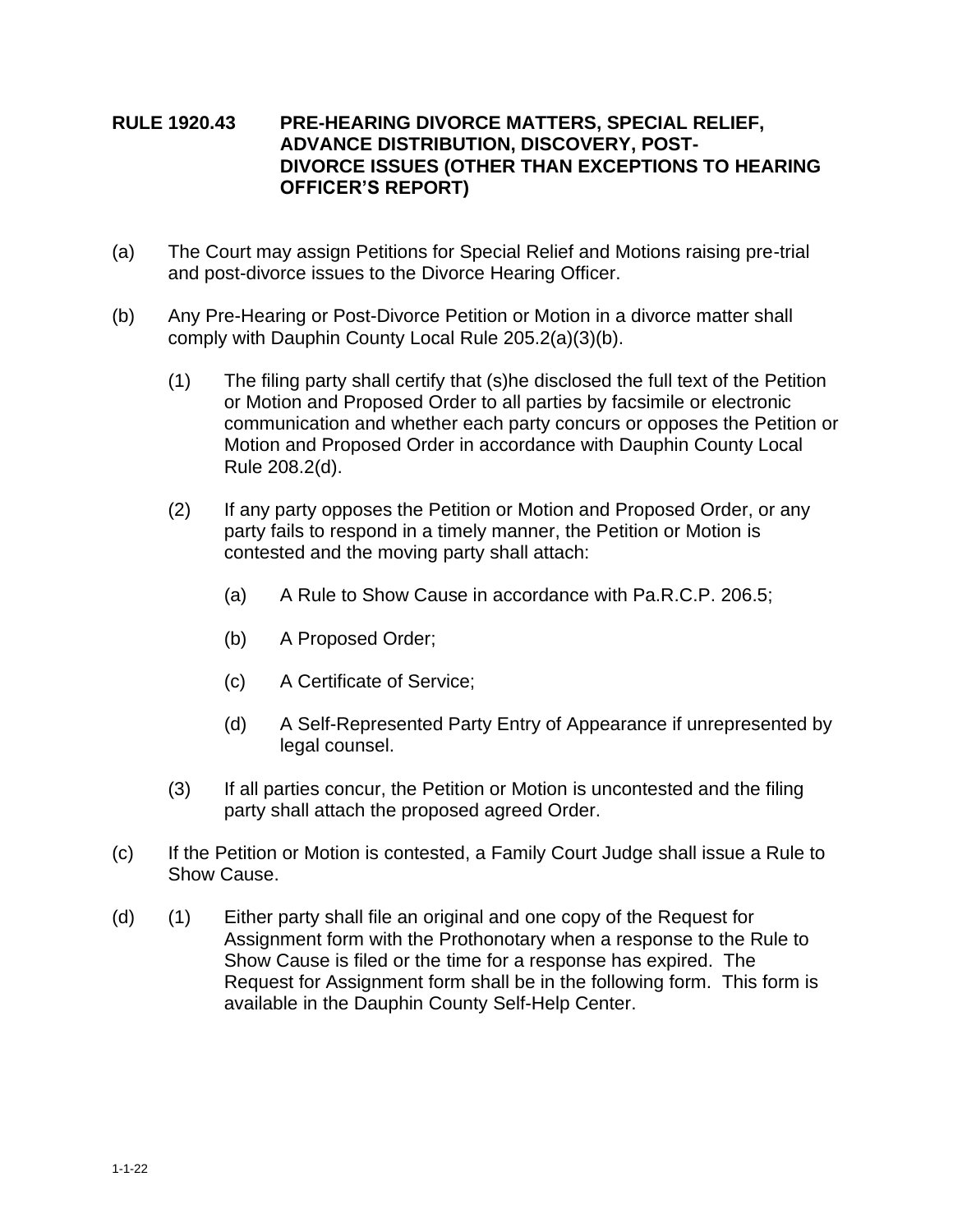| Plaintiff                                                                 |                                                                                                                                                                                                                                                                                                                                                     |                                                                                                                                                                                                                                                                                                                                                                           | IN THE COURT OF COMMON PLEAS<br>DAUPHIN COUNTY, PENNSYLVANIA   |                                                                                                     |
|---------------------------------------------------------------------------|-----------------------------------------------------------------------------------------------------------------------------------------------------------------------------------------------------------------------------------------------------------------------------------------------------------------------------------------------------|---------------------------------------------------------------------------------------------------------------------------------------------------------------------------------------------------------------------------------------------------------------------------------------------------------------------------------------------------------------------------|----------------------------------------------------------------|-----------------------------------------------------------------------------------------------------|
| v.<br>Defendant                                                           |                                                                                                                                                                                                                                                                                                                                                     |                                                                                                                                                                                                                                                                                                                                                                           | : NO. _______ CV ______<br><b>CIVIL ACTION</b><br>: IN DIVORCE |                                                                                                     |
|                                                                           |                                                                                                                                                                                                                                                                                                                                                     |                                                                                                                                                                                                                                                                                                                                                                           |                                                                |                                                                                                     |
|                                                                           |                                                                                                                                                                                                                                                                                                                                                     |                                                                                                                                                                                                                                                                                                                                                                           |                                                                |                                                                                                     |
|                                                                           |                                                                                                                                                                                                                                                                                                                                                     |                                                                                                                                                                                                                                                                                                                                                                           |                                                                |                                                                                                     |
|                                                                           |                                                                                                                                                                                                                                                                                                                                                     |                                                                                                                                                                                                                                                                                                                                                                           |                                                                |                                                                                                     |
|                                                                           |                                                                                                                                                                                                                                                                                                                                                     | (ATTORNEY FOR NON-MOVING PARTY) (SELF-REPRESENTED NON-MOVING PARTY):                                                                                                                                                                                                                                                                                                      |                                                                |                                                                                                     |
|                                                                           |                                                                                                                                                                                                                                                                                                                                                     |                                                                                                                                                                                                                                                                                                                                                                           |                                                                |                                                                                                     |
|                                                                           |                                                                                                                                                                                                                                                                                                                                                     |                                                                                                                                                                                                                                                                                                                                                                           |                                                                |                                                                                                     |
|                                                                           |                                                                                                                                                                                                                                                                                                                                                     |                                                                                                                                                                                                                                                                                                                                                                           |                                                                |                                                                                                     |
|                                                                           |                                                                                                                                                                                                                                                                                                                                                     | REQUEST FOR ASSIGNMENT TO DIVORCE HEARING OFFICER OR JUDGE                                                                                                                                                                                                                                                                                                                |                                                                |                                                                                                     |
|                                                                           |                                                                                                                                                                                                                                                                                                                                                     |                                                                                                                                                                                                                                                                                                                                                                           |                                                                | Date Petition for Special Relief/Advance Distribution/Post-Divorce Relief was filed: ______________ |
|                                                                           |                                                                                                                                                                                                                                                                                                                                                     | Date Rule to Show Cause was issued: ____________________                                                                                                                                                                                                                                                                                                                  |                                                                |                                                                                                     |
|                                                                           |                                                                                                                                                                                                                                                                                                                                                     | Date Response was filed: ________________________                                                                                                                                                                                                                                                                                                                         |                                                                |                                                                                                     |
| The matter is ready for assignment to a Judge or Divorce Hearing Officer. |                                                                                                                                                                                                                                                                                                                                                     |                                                                                                                                                                                                                                                                                                                                                                           |                                                                |                                                                                                     |
| Date                                                                      |                                                                                                                                                                                                                                                                                                                                                     |                                                                                                                                                                                                                                                                                                                                                                           | Signature                                                      |                                                                                                     |
|                                                                           | The Court Administrator's Office shall assign the Petition and Response to<br>(2)<br>a Family Law Judge for review. The Family Law Judge shall either<br>schedule a hearing, enter an Interim Order and refer the matter to the<br>Divorce Hearing Officer, or refer the matter to the Divorce Hearing Officer<br>to address the issues in dispute. |                                                                                                                                                                                                                                                                                                                                                                           |                                                                |                                                                                                     |
|                                                                           | (3)                                                                                                                                                                                                                                                                                                                                                 | If the Family Law Judge refers the matter to the Divorce Hearing Officer,<br>the moving party shall file an original and one copy of a Motion for<br>Appointment of Hearing Officer with the Prothonotary together with the<br>\$75.00 administrative fee in accordance with Dauphin County Local Rule<br>1920.51 plus any other filing fee required by the Prothonotary. |                                                                |                                                                                                     |